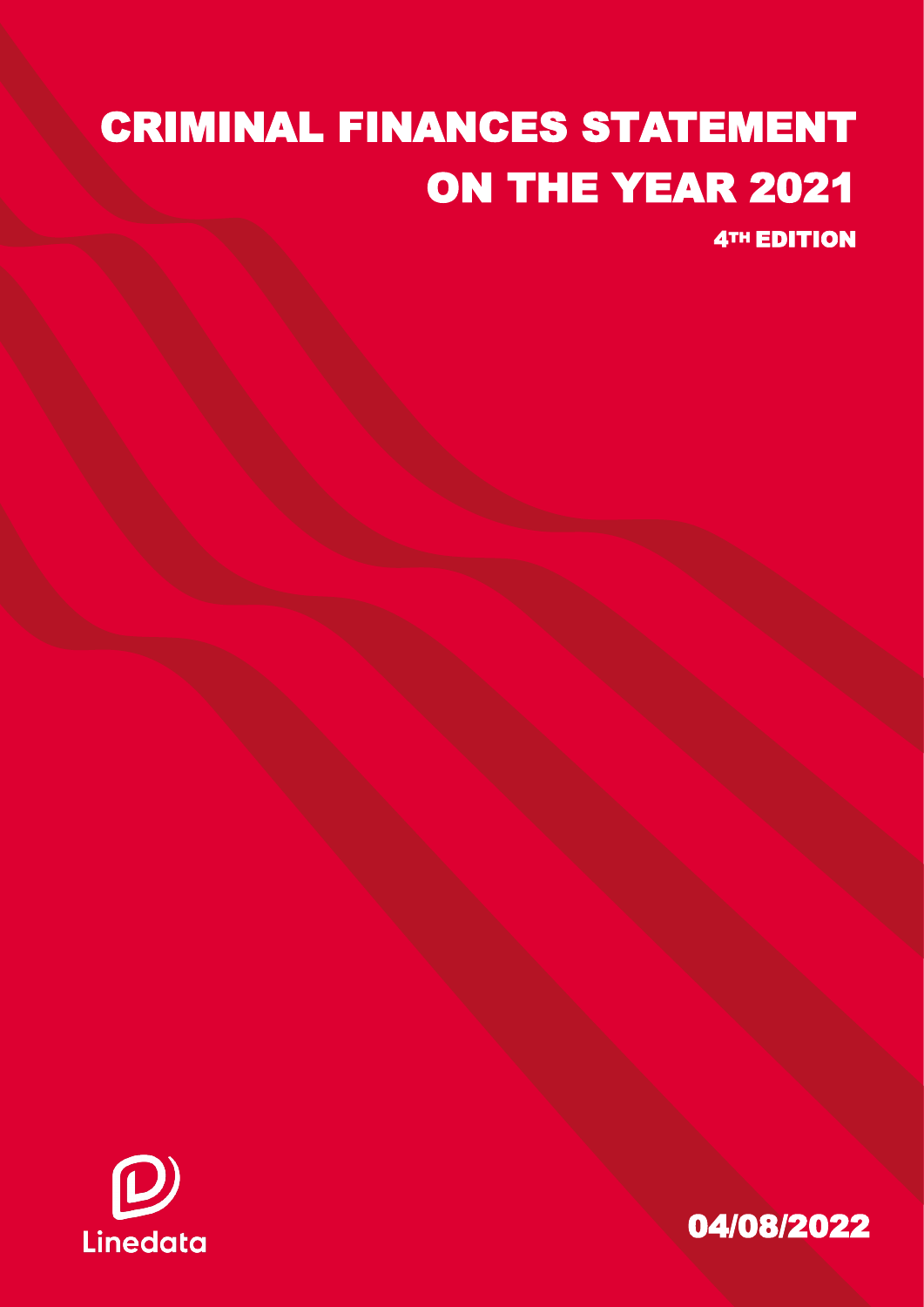

## **INTRODUCTION**

The « **Criminal Finances Act 2017 »** is an Act of the United Kingdom Parliament relating to financial crime, which condemns companies, including foreign companies, for not preventing tax fraud in the UK and abroad.

Linedata Group, headquartered in France, has a turnover of € 160 Million at the end of 2021 and employs 1,075 people worldwide. The Group is present in the United Kingdom and in Ireland. It has 4 offices in this area: London, Oxford, Edinburgh, Dublin.

The Linedata Group takes its obligations under the "Criminal Finances Act 2017" very seriously and is fully committed to the prevention of financial crime.

This statement describes the measures undertaken by Linedata Group during 2021 to fight all forms of financial crime in the course of its activities.

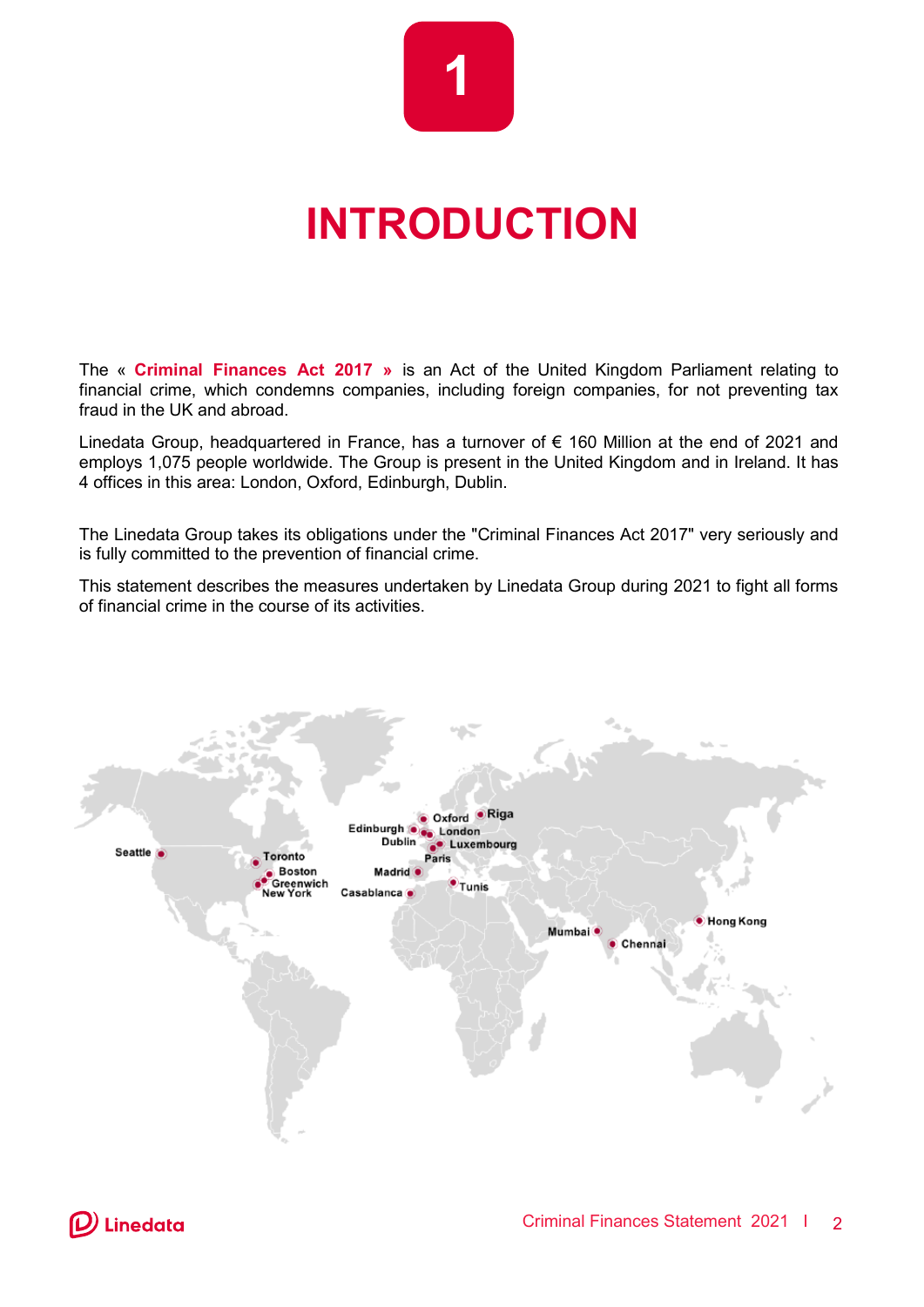

## **OUR ACTIONS TO COMPLY WITH BUSINESS ETHICS**

Linedata Group commits to maintain at all times ethical behavior in the conduct of its business and to fight all forms of financial crime. For these purposes, the Group monitors its financials flows in accordance with the legislation in force.

Linedata Group ensures that its reputation and image remain intact and is not aware of any violation related to financial crime, which could have been committed or facilitated by a customer, an employee or a partner.

In accordance with the « **Criminal Finances Act 2017** » and the French Anti-Fraud Act of October 23, 2018, the Linedata Group undertakes to fight all forms of tax evasion, by implementing procedures and policies to prevent and detect cases of tax evasion.

The Linedata Group is established in countries with favorable taxation (Luxembourg, Ireland, Hong Kong). However, these establishments are in no way intended to set up tax arrangements.

Linedata Group commits to exercise adequate care on its employees in order to reduce the risks associated with attempted tax evasion.

Since 2019, The Linedata Group signed the United Nations Global Compact related to human rights, labor law, environmental protection and the fight against corruption. As a participant, the Group undertakes to support in its sphere of influence the ten principles of this Pact and in particular to act against corruption in all its forms, including extortion and bribery

#### **The Code of Ethics and Business Conduct**

Linedata Group's values and principles are gathered in a Code of Ethics and Business Conduct. This Code constitutes a unifying cement that provides each Group employee with a framework of reference for exercising their professional activity. This Code is updated every year and supplemented as needed. This Code includes provisions relating to the fight against:

- Bribery and trading in influence
- Money laundering and the financing of terrorism
- Tax evasion

Each employee shall have an ethical behavior and appropriate disciplinary measures will be taken in case of an evasion or an attempted tax evasion